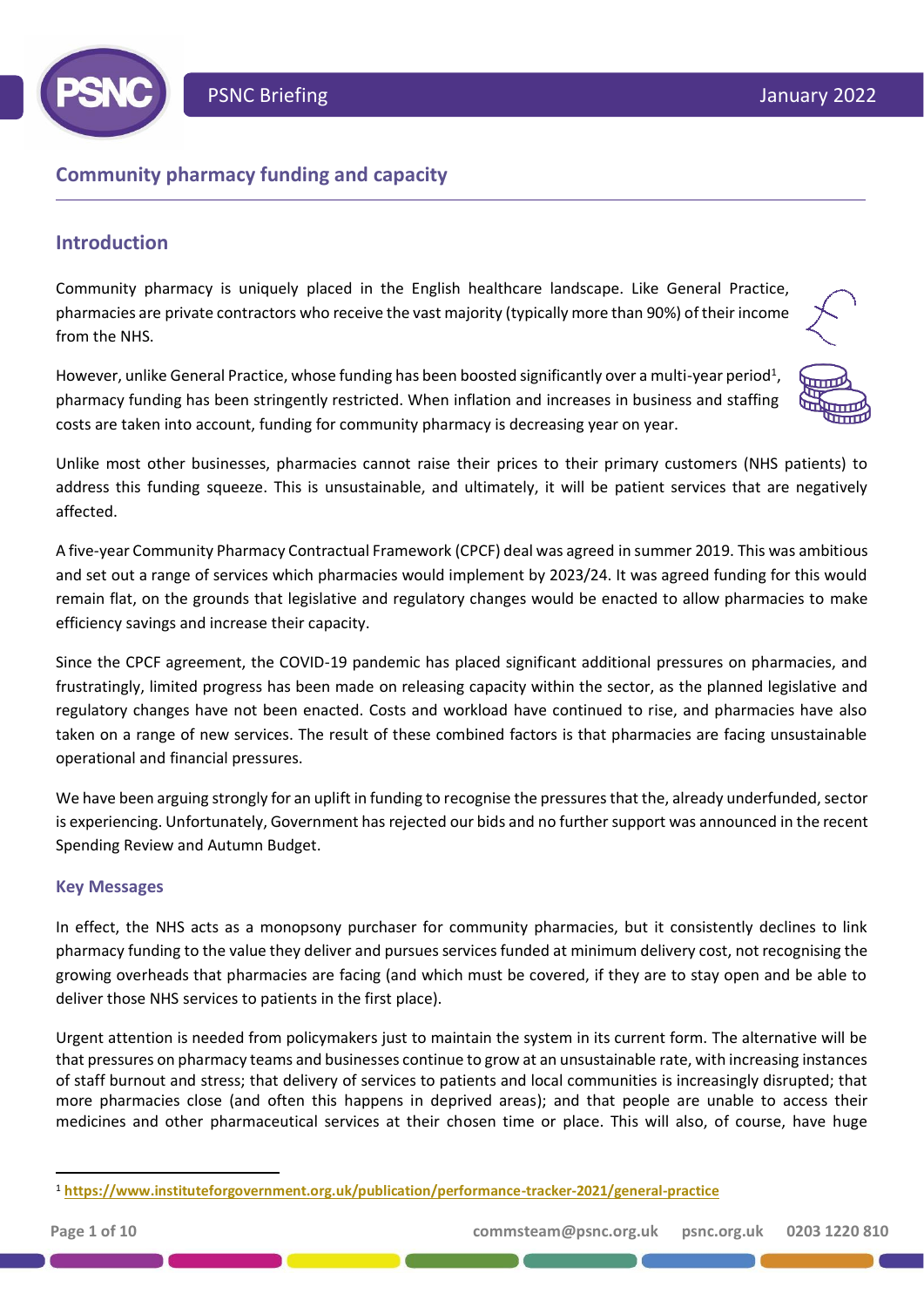

implications for the wider primary healthcare landscape, with pharmacies increasingly being unable to support General Practice and local healthcare initiatives.

Our key messages to policymakers are:

- 1. Pharmacies are ready to take further pressure off GPs and support the NHS pandemic recovery efforts, given the right support and investment.
- 2. So that patients and the public can continue to rely on the pharmacy services they use and value and (to allow pharmacies to do even more to support NHS objectives) pharmacies must be funded fairly now and in the future, and they must be helped to free up capacity.
- 3. Increased investment in pharmacy in the short-term, will save NHS money in the long-term.
- 4. In line with support given to the wider NHS, funding needs to be provided to future-proof community pharmacy against future pressures over which they have no control.
- 5. We want to work with HM Government and the NHS to develop a vision for the future of community pharmacy to ensure that best use is being made of this exceptional local healthcare resource.

## **Historical context**

HM Government decided in 2016 to reduce overall pharmacy funding, the justification being that there were too many pharmacies operating in the market. We disagreed with this premise but asked that if they did wish to reduce the number of pharmacies, they talked to us about it to see if this could be achieved in a managed way, rather than by imposing a blunt financial squeeze on the entire sector. Unfortunately this did not happen and overall funding was cut from £2.8bn in 2015/16 to £2.592bn in 2017/18 (8% decrease), and the annual agreed funding has remained flat ever since.

As a result, many pharmacies have been forced to close, but, because of significant barriers to closure (including the risk of personal bankruptcy to small business owners), not as many as HM Government predicted. The result of this is that there is still not enough funding to ensure all the pharmacies currently operating can do so sustainably. These decisions have also caused several associated problems with workforce including staff retention, staff morale and burnout. There are currently a record number of pharmacist vacancies, which is pushing up the price of locum pharmacists to unstainable levels. Ultimately, it is the patients who lose as patient access, choice and safety is reduced. We must be honest about the severity of the current landscape: many in the sector are on the verge of breaking.

#### **Funding squeeze**

Current pharmacy funding is "flat", meaning the total available funding envelope has been pegged at £2.592 billion for a significant multi-year period. In practice this means real terms funding is reducing year on year, as inflationary pressures are not taken into account. Despite pharmacies being a significant part of the NHS (90% of their income comes from the NHS), pharmacy funding has not received the NHS annual funding growth (3.4% per annum between 2019/20 and 2023/24).

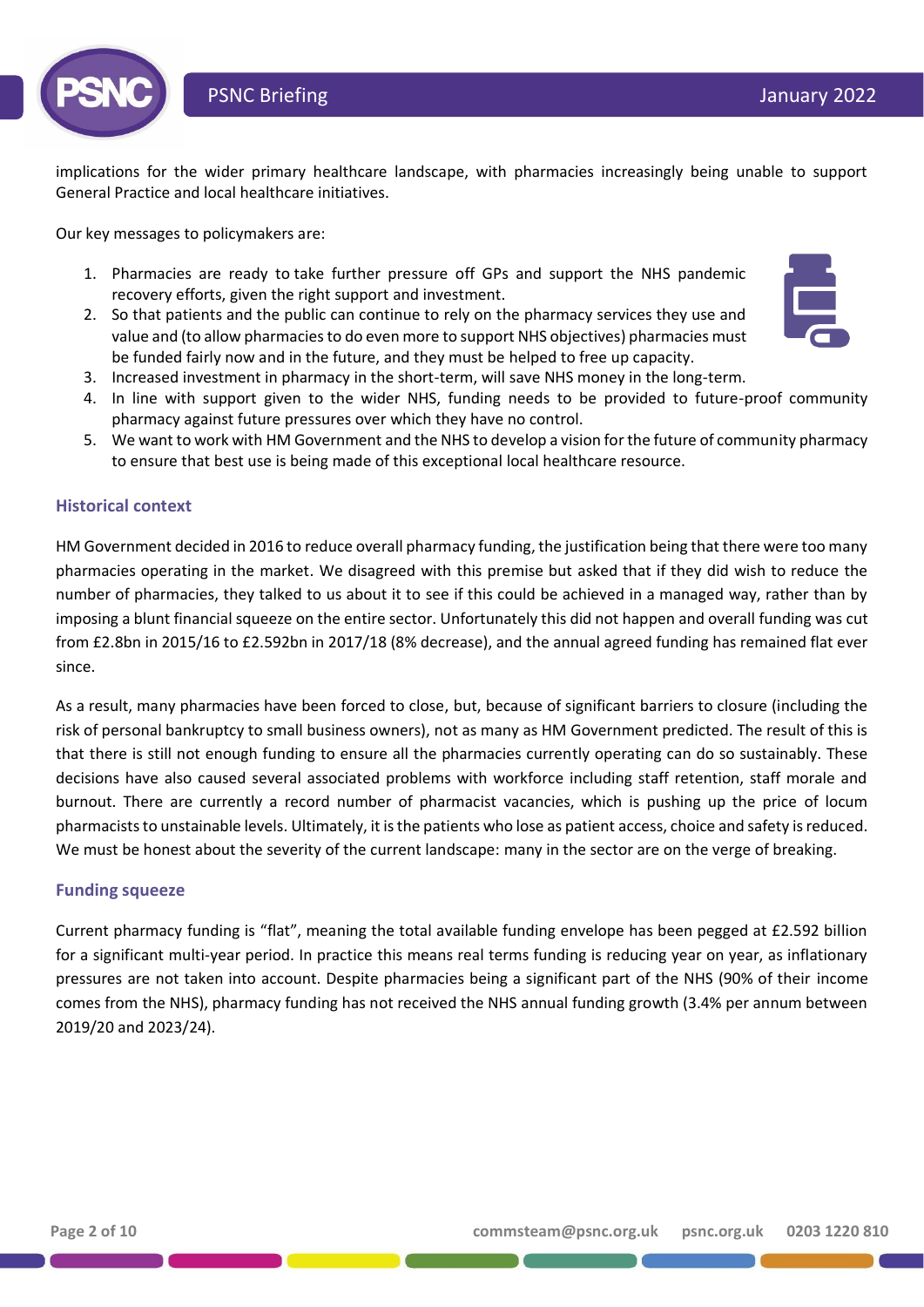

Figure 1 illustrates the increasing gap between what we reasonably believe pharmacies should receive and what they currently receive.

Pharmacies are currently making massive efficiency savings in order to manage this funding squeeze and to keep delivering the services set out in the CPCF. The increase in demand for clinical services, the shrinking funding envelope, and general economic inflationary pressures all taken together mean that we estimate an efficiency demand of between 37% and 50% will have been required by the pharmacy sector from the implementation of funding cuts in 2015/16 until year 4 (2022/2023) of the current five-year CPCF.

## **Workforce crisis**

One of the most pressing concernsthe community pharmacy sector faces is a growing workforce challenge. Businesses are already struggling to recruit, and we see huge workforce pressures on the horizon in the medium term. There are a number of reasons for this, among them:

- Reduction in number of students training to be a pharmacist;
- Workforce issues related to Brexit; and
- Pharmacists choosing to work elsewhere in primary care, rather than in the very pressured community pharmacy sector.

To avoid service disruption, pharmacies are turning to locum pharmacists to fill the vacancies, but the rising demand is increasing locum fees with costs estimated at 40% higher than at the start of the five-year CPCF.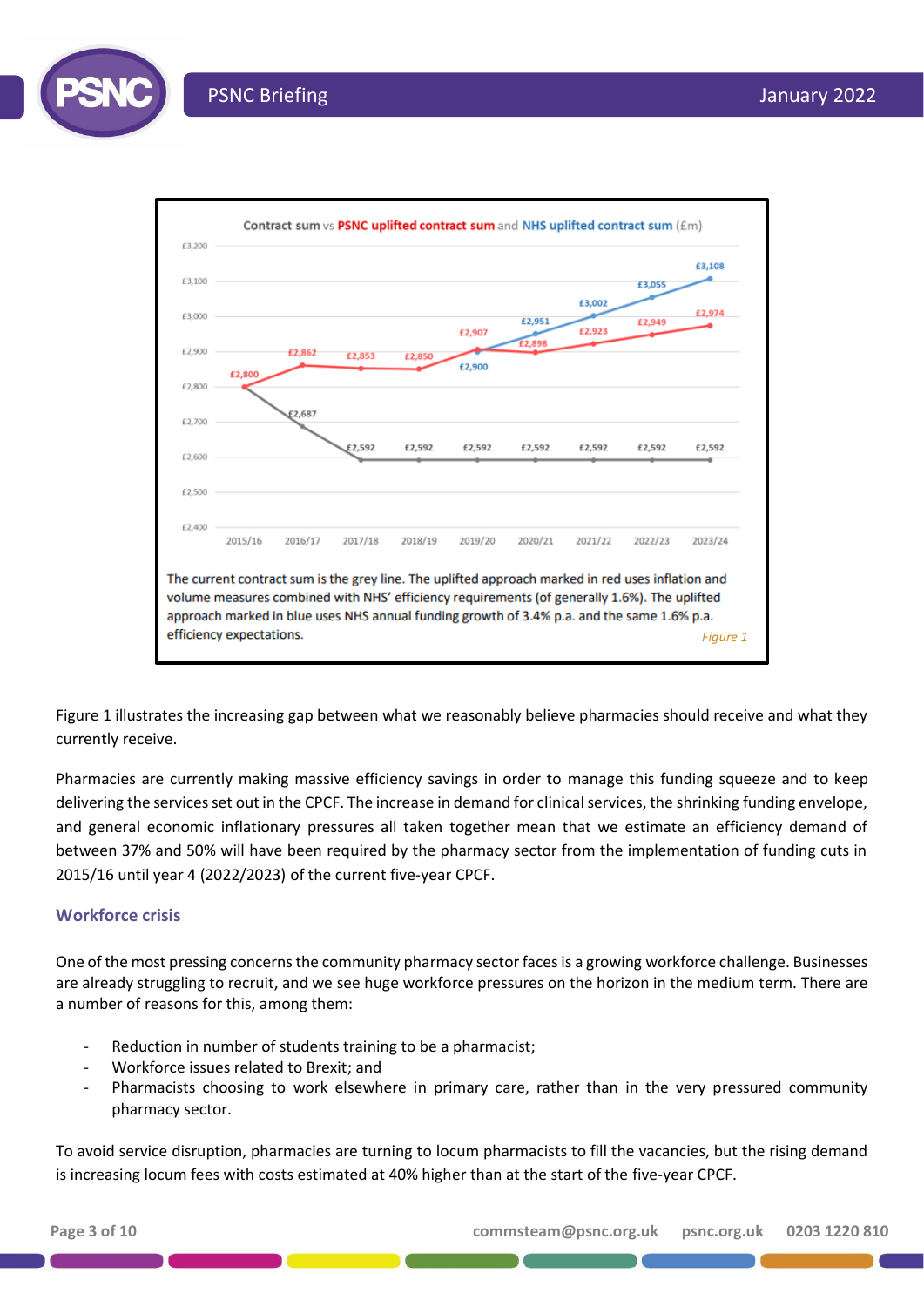



The recently announced increase in the National Minimum Wage will further contribute to the cost pressures for contractors. Figure 3 illustrates the disparity in growth between pharmacy funding and pharmacy costs. Logically, for any viable business, costs will always be lower than income, so it's clear that pharmacies are mitigating against these challenges in a variety of ways. This is leading to the operational stress we are seeing in pharmacies nationwide and suggests that many are currently operating at the very edge of what is possible.

<sup>2</sup> **<https://psnc.org.uk/funding-and-statistics/pharmacy-funding/cost-of-service-inquiry/>**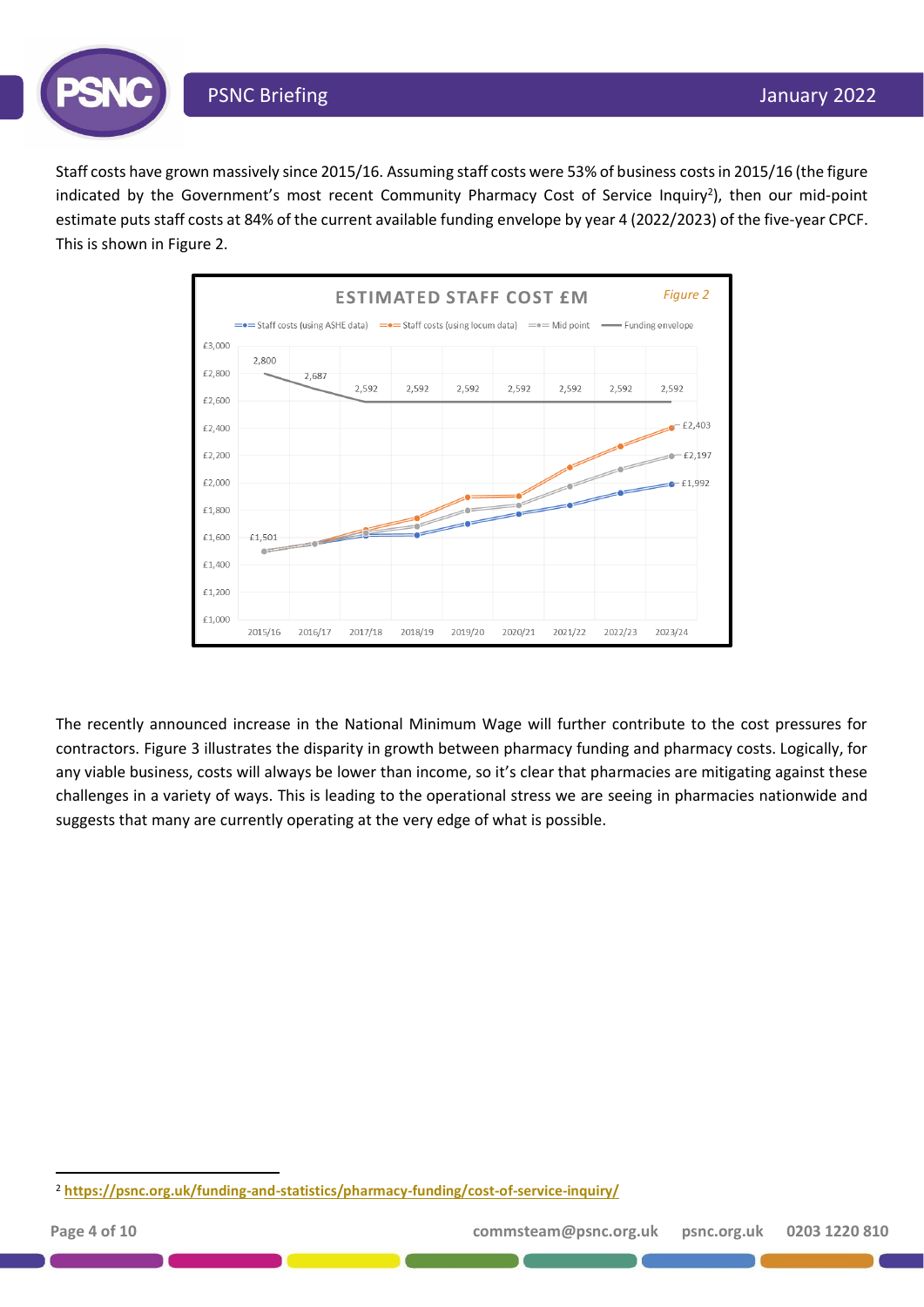



#### **COVID services**

The COVID-19 pandemic has shown just how valuable the network of community pharmacies is. Pharmacies' doors remained open for the duration of the pandemic when other areas of the NHS became harder to access. Pharmacies also contributed significantly to the vaccination efforts, delivering around 22 million COVID vaccinationsso far. As well as this, pharmacies distributed a total of almost 15 million lateral flow devices in just 6 months, with 97% of pharmacies taking part in the



service. This service is placing an ongoing burden on pharmacies as recent surges in demand for tests do not match the supplies that pharmacies are able to obtain from the UK Health Security Agency (UKHSA). Pharmacies were also commissioned to provide a prescription delivery service during the pandemic to ensure vulnerable or self-isolating patients could continue to receive the medicines they rely on. These services were all funded from outside of pharmacy's core funding, at appropriate rates, and the sector's willingness to embrace them and success in delivering them show just how much the sector can achieve when it has the right support to do so.

As well as offering these COVID-specific services, pharmacies continued to offer other essential services to their communities including:

- Dispensing over 1 billion prescriptions per year on behalf of the NHS;
- Providing hundreds of thousands of NHS clinical services every year;
- Administering record numbers of flu vaccinations, almost 5 million this autumn;
- Relieving pressure on General Practice and hospitals by advising patients with minor ailments, through the NHS Community Pharmacist Consultation Service, as well as offering unfunded advice to walk-in patients (it is estimated that pharmacies give around 58 million consultations per year to patients walking into their local pharmacy, and that this saves some 20 million GP appointments annually).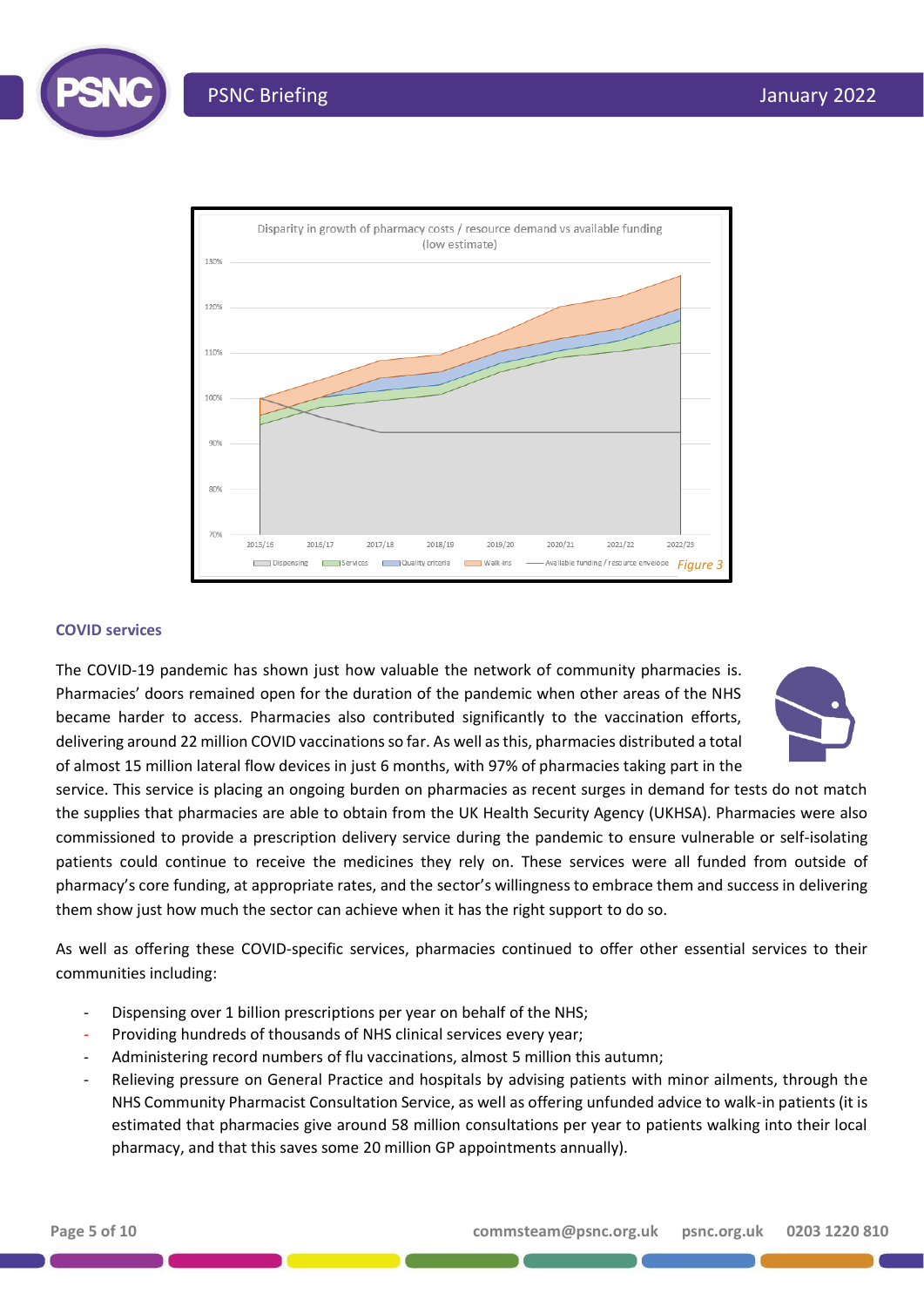

#### **COVID costs**

Pharmacies, like many businesses, had to comply with strict social distancing regulations to ensure their premises were COVID-secure. This was especially important given the sick and vulnerable people that regularly visit pharmacies, and required all pharmacy staff to wear personal protective equipment (PPE), at all times. There were widespread shortages of PPE at the start of the pandemic, and pharmacies struggled to secure enough stock, at reasonable prices. The medicines market was also subject to shocks at the start of the pandemic, and pharmacies had to cover a range of other costs such as to fund enhanced cleaning regimes, safety features within pharmacy premises, and staff absences.



These additional costs had a significant impact on pharmacies' cash flow, and we asked the Government to step in to provide funding in the form of grants, to ensure that pharmacies were not financially disadvantaged as a result of, rightly, following Government guidance. The Government provided support in the form of £370 million in emergency loans, but it indicated that these would need to be paid back in full. The sector was united in believing that this was unacceptable. The All-

Party Parliamentary Group for Pharmacy (APPG) engaged MPs on this issue and wrote to the Chancellor urging him to convert the loans into grants, with many recognising the position as unjust. Through continued efforts, a commitment was secured to reimburse all pharmacies for their COVID costs. These costs had to be claimed for, and the original loans would still need to be paid back.

We are pleased to report that the vast majority of pharmacies have now received payment and we hope that postpayment verification arrangements will be settled very soon. On behalf of all community pharmacies, we would like to thank all those MPs who helped us to secure this much-needed funding.

#### **Primary care**

Community pharmacies are increasingly becoming the first port of call for people needing healthcare advice. Contractor reports tell us that the number of people walking into pharmacies requesting advice increased significantly during the COVID pandemic when GPs and other health providers were not as accessible. They also tell us that these changed significantly in nature, with pharmaciesstarting to see many more serious, 'GP displacement' cases, i.e. people who ordinarily would have been dealt with by the GP. None of these consultations are specifically funded.



In January 2021, an audit was carried out to quantify the pressures pharmacies are under as a direct result of providing informal patient consultations, often on a walk-in basis. We found that pharmacies were undertaking some 58 million informal consultations per year, none of which have specific funding attached to them.

We particularly welcome the Secretary of State's recent intervention to further incentivise GPs to use the Community Pharmacist Consultation Service (CPCS) – this allows GP practices to refer people with minor conditions for a consultation in a pharmacy (which the NHS provides funding for)- and it should go further in helping to reduce pressure on GPs, and ensuring that patients are seen in the most convenient and appropriate setting.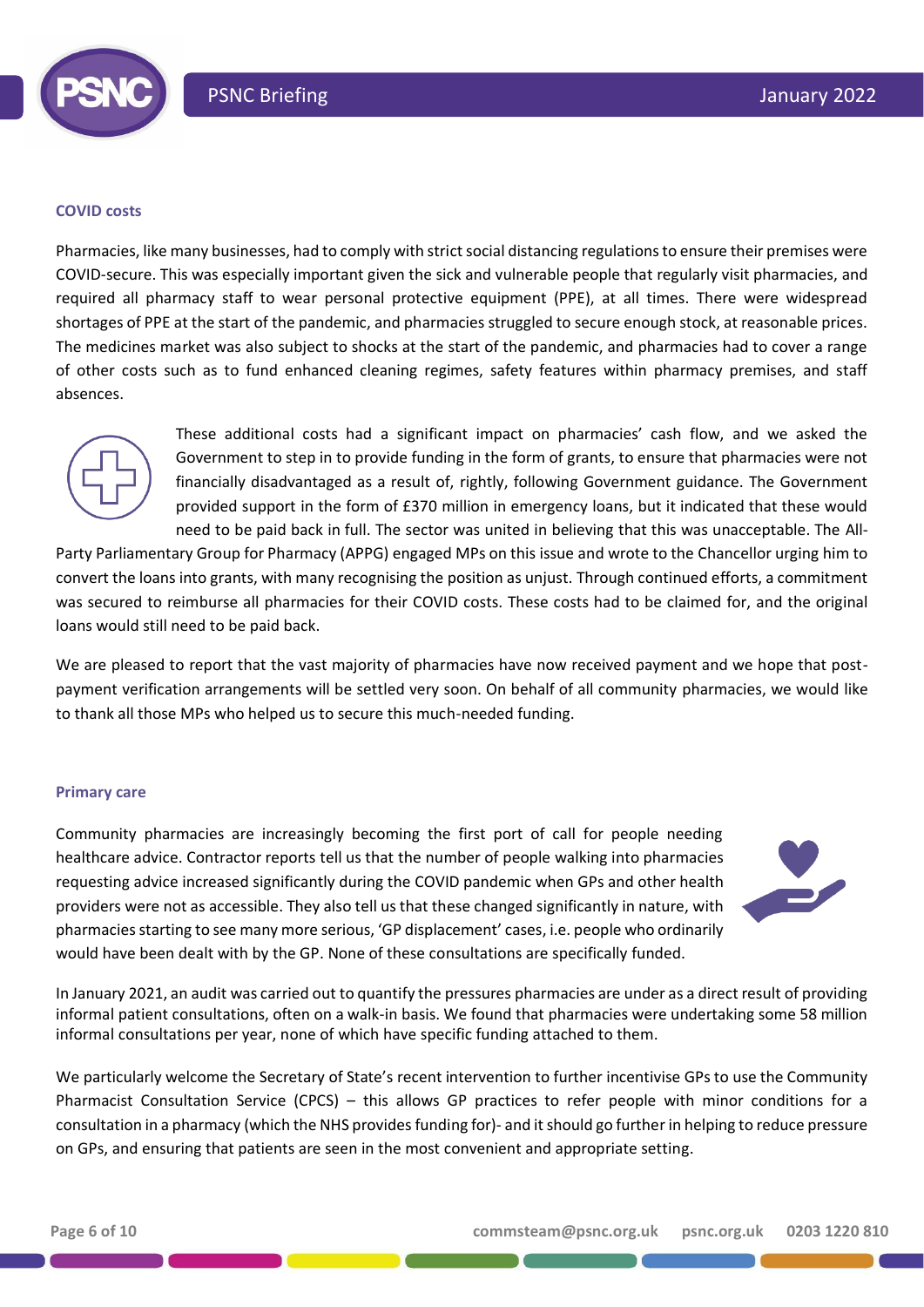

Whilst the CPCS is an important service, it has limitations. GPs report that that the service in its current form is bureaucratic for them and takes up significant admin resource to make formal referrals to a pharmacy. Better, we believe, for GPs to be able to refer patients informally to a pharmacy, or for patients to be able to walk straight into a pharmacy, to receive the service. Pharmacy teams would also welcome this, as long as appropriate funding was in place to support the work, and that digital links back to the GP practice were retained.

To ensure the sector is sustainably funded in the future, it is crucial we ensure that these walk-in consultations are funded, and that we plan for projected increases in demand. We need to work to increase capacity today so that pharmacies can continue to provide every patient with the high-quality care they need. Figure 4 illustrates the increasing proportion of pharmacy teams' time that is now spent assisting with walk-in consultations and other services, rather than traditional dispensing roles.

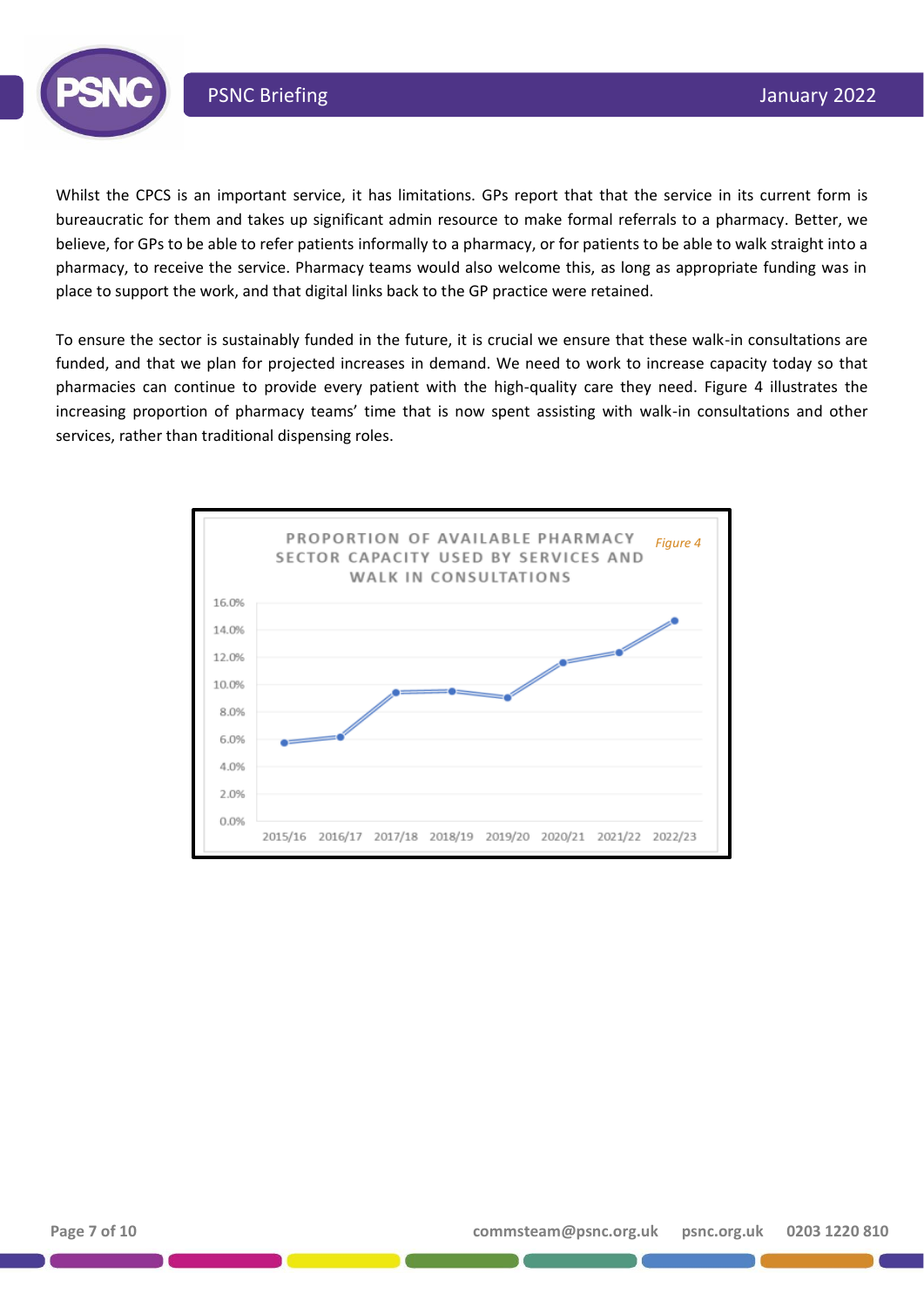

### **Future Modelling**

Our modelling (Figure 5) suggests that pressures on pharmacies are set to increase. We estimate that staff time demand for clinical services will have increased by over 87% by 2022/23 compared against 2018/19 levels (2.21million staff hours vs 1.18million staff hours). This means more staff time is needed, and this must be funded.

This is unsustainable and urgent action is needed to mitigate these challenges. Pharmacies want to continue to provide new services and increase patient access to healthcare - that's part of their job. But they cannot do so without fair support and funding.



#### **Recommendations**

Pharmacies across the country stand ready to do more to help the NHS clear the backlog of work and care caused by the pandemic, as well as provide a sustainable primary care landscape to complement the changing habits of the public. Pharmacies could do more to help meet key NHS objectives and could often do this at a lower cost to the Treasury than some other care providers. But for this to happen, pharmacies need to have a sustainable business model and sufficient capacity.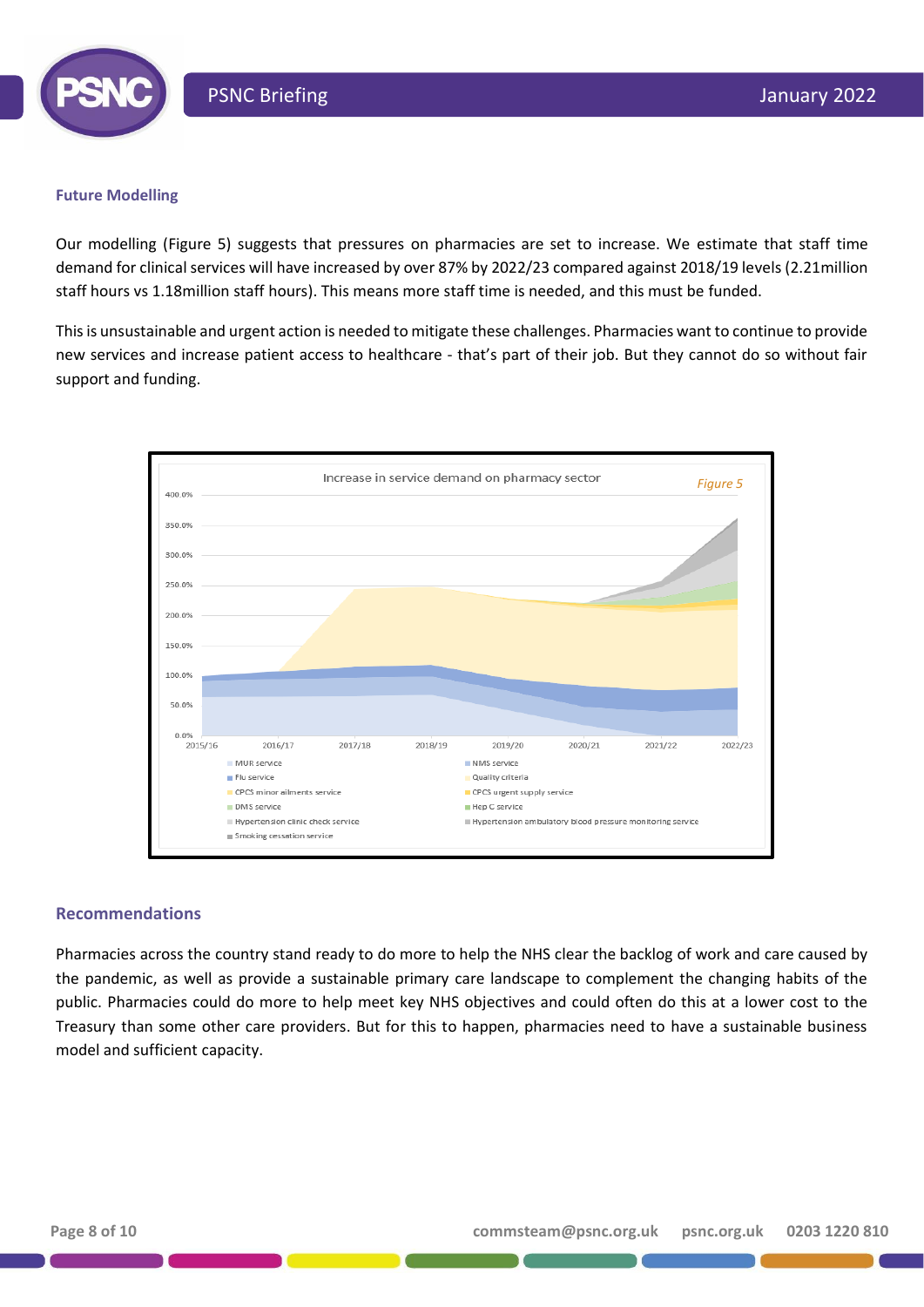

# **Pharmacies are ready to take further pressure off GPs and support the NHS pandemic recovery efforts, given the right support and investment.**

There were 312m GP appointments in 2019<sup>3</sup>. A 2015 study showed that 13% of GP appointments are for minor ailments which could be treated in pharmacies<sup>4</sup>. Using these figures gives a total of around 40m GP appointments per year that could be transferred to community pharmacy. From our own audit data we know that pharmacies are able to deliver appropriate healthcare advice to patients with minor conditions and that increasing numbers of people are seeking this help from pharmacy. We support the Secretary of State's view that pharmacy's role in this area could be expanded.

We also believe that pharmacies could do more to support NHS vaccination programmes. This year pharmacies have so far delivered over 5million flu vaccinations (compared to 2.8m in the last flu vaccination season). With the right support, pharmacies could provide other NHS vaccinations, freeing up capacity within GP practices and improving accessibility for patients. Pharmacy owners also identified 5,376 pharmacies which they thought could operate as COVID vaccination sites – yet by December 2021, just 1,451 these were approved, and we would like to see many more pharmacies supporting any future booster campaigns.

And this is in addition to greater potential roles in preventative healthcare and supporting patients with long term conditions, in a way that is convenient and highly accessible to patients and local communities.

**So that patients and the public can continue to rely on the pharmacy services they use and value, (and to allow pharmacies to do even more to support NHS objectives) pharmacies must be funded fairly now and in the future, and they must be helped to free up capacity.** 

Our estimates show that the combined effects of flat funding, increasing services workload, workforce issues and rising costs are having a significant impact on all pharmacy businesses. We estimate an efficiency demand of between 37% and 50% will have been required by the pharmacy sector from the implementation of funding cuts in 2015/16 until year 4 (2022/2023) of the five-year CPCF. This is clearly not sustainable, and to manage, pharmacies are increasingly having to look for ways to control their costs – this may include by reducing service provision, staffing and opening hours, all of which will have a negative impact on healthcare and patients. To enable current service levels to be maintained, sustainable funding and the long-overdue help to free up capacity is urgently needed.

## **Increased investment in pharmacy in the short term, will save NHS money in the long term.**

According to NHS England the average cost of a GP appointment is around £30<sup>5</sup>, meaning the cost to provide 40m minor ailments GP appointments per year is £1.2bn. The cost to transfer these to pharmacies as CPCS minor ailments consultations, at a current cost of £14 per consultation, would only be £560m, resulting in a **53% cost reduction**. For every 1 million appointments transferred, the NHS would make a net saving of £16m, i.e. the cost for GPs is £30m but the cost to pay pharmacies via the CPCS instead would be£14m.

## **In line with support given to the wider NHS, funding needs to be provided to future-proof community pharmacy against future pressures over which they have no control.**

Community pharmacy owners are facing a range of increasing costs over which they have no control and which they cannot claim back from the users of their services. As highly efficient businesses already, there is little more they can

<sup>3</sup> **<https://www.gponline.com/general-practice-delivered-122m-appointments-every-weekday-2019/article/1672440>**

<sup>4</sup> **<https://bmjopen.bmj.com/content/5/2/e006261.full>**

<sup>5</sup> **https://www.england.nhs.uk/2019/01/missed-gp-appointments-costing-nhs-millions/**